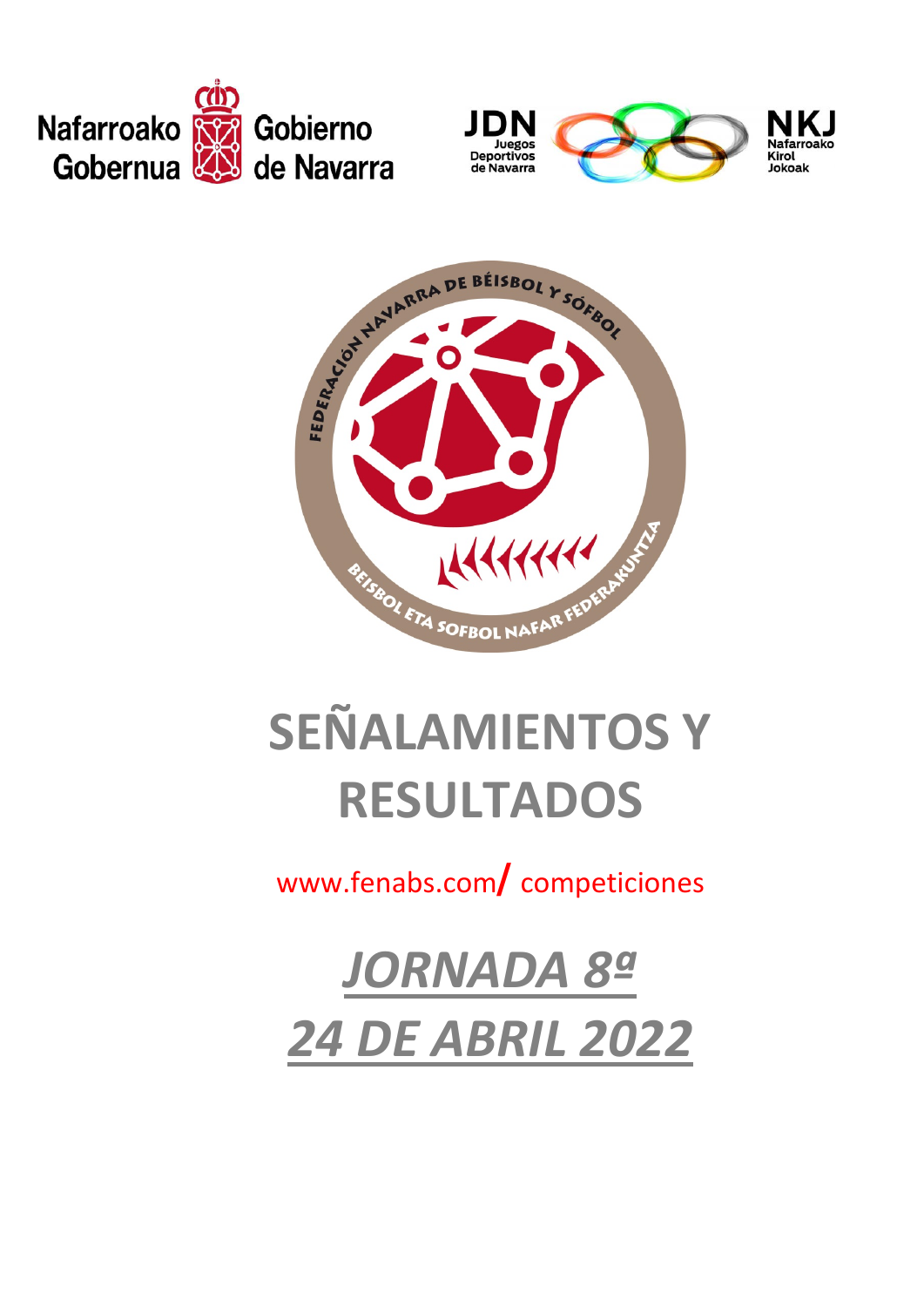







# RESULTADOS 7ª JORNADA CAMPEONATO NAVARRO

#### - CATEGORÍA SUB 18 –

| N <sup>o</sup> | <b>FECHA</b> | LOCAL             | <b>VISITANTE</b> | <b>HORA</b> | <b>RESULTADO</b> |
|----------------|--------------|-------------------|------------------|-------------|------------------|
|                | 09/04        | <b>CAD IRABIA</b> | CD ARGA          | 17:00       |                  |
|                |              |                   |                  |             |                  |

#### - CATEGORÍA SUB 15 –

| $N^{\circ}$ | <b>FECHA</b> | <b>LOCAL</b> | <b>VISITANTE</b>  | <b>HORA</b> | <b>RESULTADO</b> |
|-------------|--------------|--------------|-------------------|-------------|------------------|
|             | 10/04        | CD ARGA      | <b>CAD IRABIA</b> | 10:00       | $19 - 15$        |
|             |              |              |                   |             |                  |

#### - CATEGORÍA SUB 13 –

| <b>FECHA</b> | LOCAL      | <b>VISITANTE</b> | <b>HORA</b> | <b>RESULTADO</b> |
|--------------|------------|------------------|-------------|------------------|
| 09/04        | CAD IRABIA | CD ARGA          | 12:30       | $5 - 0$          |
|              |            |                  |             |                  |

#### - CATEGORÍA SUB 11

| N <sub>o</sub> | <b>FECHA</b> | <b>LOCAL</b>              | <b>VISITANTE</b>           | <b>HORA</b> | <b>RESULTADO</b> |
|----------------|--------------|---------------------------|----------------------------|-------------|------------------|
| 25             | 06/04        | CAD IRABIA BRAVOS         | CD ARGA AZULES             | 17:00       | $9 - 14$         |
| 26             | 06/04        | <b>CD ARGA NARANJAS</b>   | <b>CAD IRABIA CASTROS</b>  | 17:00       | $6 - 14$         |
| 27             | 06/04        | CAD IZAGA                 | C.D. JESUITINAS-AMAYA      | 17:00       | $9 - 8$          |
| 28             | 06/04        | <b>CBS TOROS</b>          | <b>CAD IRABIA CHESTERS</b> | 17:30       | $9 - 9$          |
| 29             | 08/04        | CD ARGA NARANJAS          | <b>CAD IRABIA BRAVOS</b>   | 18:00       | $4 - 14$         |
| 30             | 08/04        | CD ARGA AZULES            | <b>CAD IRABIA CHESTERS</b> | 17:00       | $5 - 11$         |
| 31             | 08/04        | <b>CAD IRABIA CASTROS</b> | <b>CD JESUITINAS-AMAYA</b> | 17:00       | $12 - 5$         |
| 32             | 08/04        | CAD IZAGA                 | <b>CBS TOROS</b>           | 17:30       | $18 - 6$         |
|                |              |                           |                            |             |                  |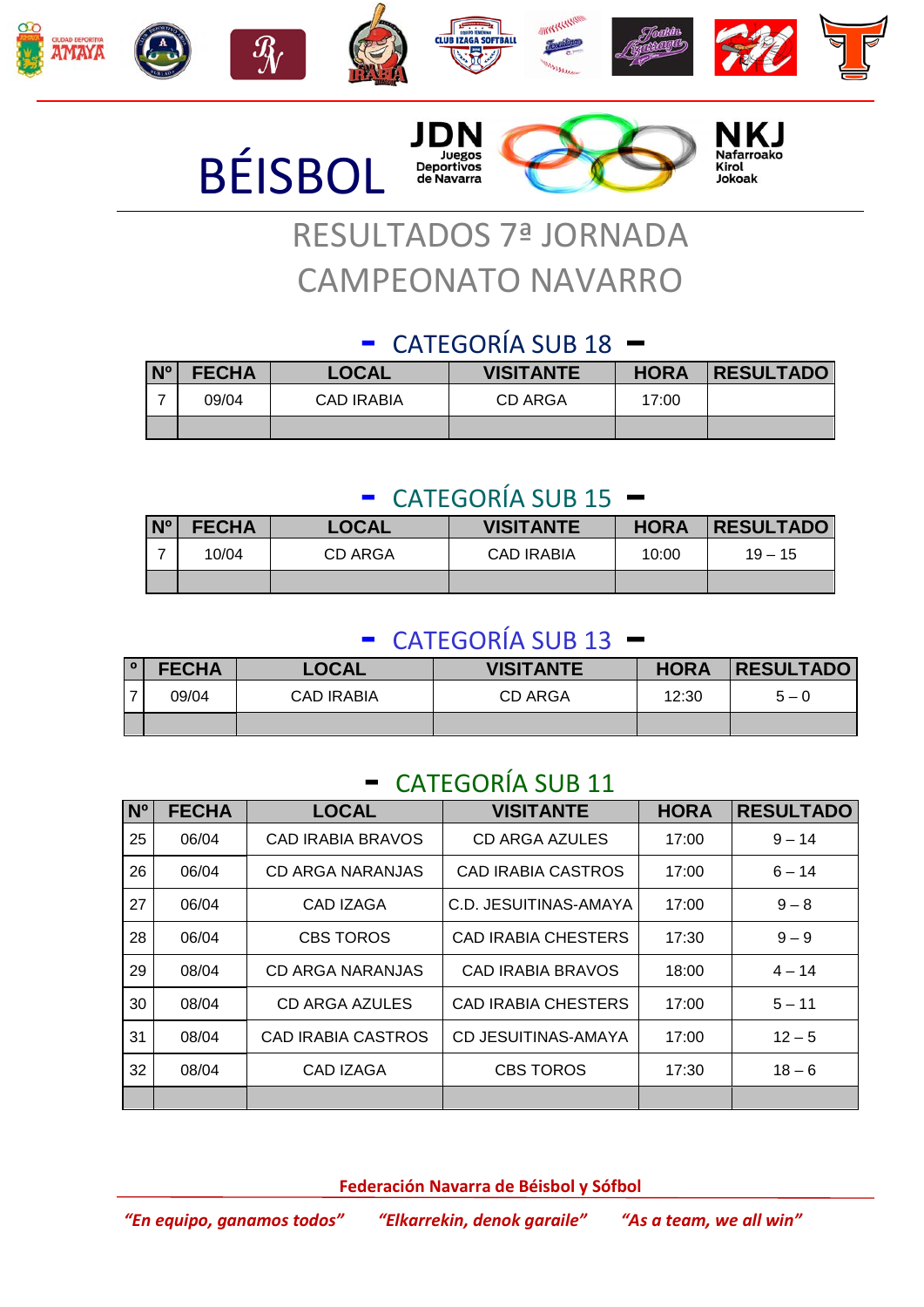

## CLASIFICACIONES

#### - CLASIFICACIÓN sub 18 - JUVENIL –

| <b>EQUIPO</b>     | <b>PJ</b> |  |  |  | PG   PP   CF   CC | .AVE |
|-------------------|-----------|--|--|--|-------------------|------|
| <b>CAD IRABIA</b> | ົ         |  |  |  |                   |      |
| <b>CD AMAYA</b>   |           |  |  |  | 23                | .500 |
| <b>CD ARGA</b>    | $\sim$    |  |  |  |                   |      |

#### - CLASIFICACIÓN sub 15 - CADETE –

| <b>EQUIPO</b>     | <b>PJ</b> |   |    | PG   PP   CF   CC | .AVE |
|-------------------|-----------|---|----|-------------------|------|
| <b>CD ARGA</b>    | 5         |   | 78 | 52                | .800 |
| <b>CAD IRABIA</b> | 5         | 3 | 55 | 56                | .400 |
| <b>CD AMAYA</b>   |           | ີ | 21 | 46                | .250 |

#### - CLASIFICACIÓN sub 13 - INFANTIL –

| <b>EQUIPO</b>              |   | PJ   PG   PP   CF   CC |   |    |    | .AVE |
|----------------------------|---|------------------------|---|----|----|------|
| <b>CAD IRABIA</b>          |   | 2                      |   | 30 | 16 | 750  |
| <b>CD ARGA</b>             |   | ?                      | າ | 25 |    | .600 |
| <b>CD JESUITINAS AMAYA</b> | າ |                        | 3 |    |    |      |

#### - CLASIFICACIÓN SUB 11 - ALEVIN -

| <b>EQUIPO</b>              | PJ | <b>PG</b> | <b>PE</b> | <b>PP</b> | <b>CF</b> | cc | .AVE |
|----------------------------|----|-----------|-----------|-----------|-----------|----|------|
| <b>CAD IRABIA CASTROS</b>  |    | 6         | 0         |           | 79        | 39 | .857 |
| <b>CAD IRABIA CHESTERS</b> |    | 5         |           |           | 69        | 32 | .833 |
| <b>CAD IRABIA BRAVOS</b>   |    | 5         | O         | 2         | 82        | 47 | .714 |
| <b>CD ARGA AZULES</b>      |    | 4         | 0         | 3         | 88        | 47 | .571 |
| <b>CBS TOROS</b>           |    | 3         | 1         | 3         | 79        | 77 | .500 |
| <b>CAD IZAGA</b>           |    | 3         | O         | 4         | 54        | 74 | .429 |
| <b>CD JESUITINAS AMAYA</b> |    | 1         | O         | 6         | 45        | 92 | .143 |
| <b>CD ARGA NARANJAS</b>    |    | n         | O         | 7         | 35        | 95 | .000 |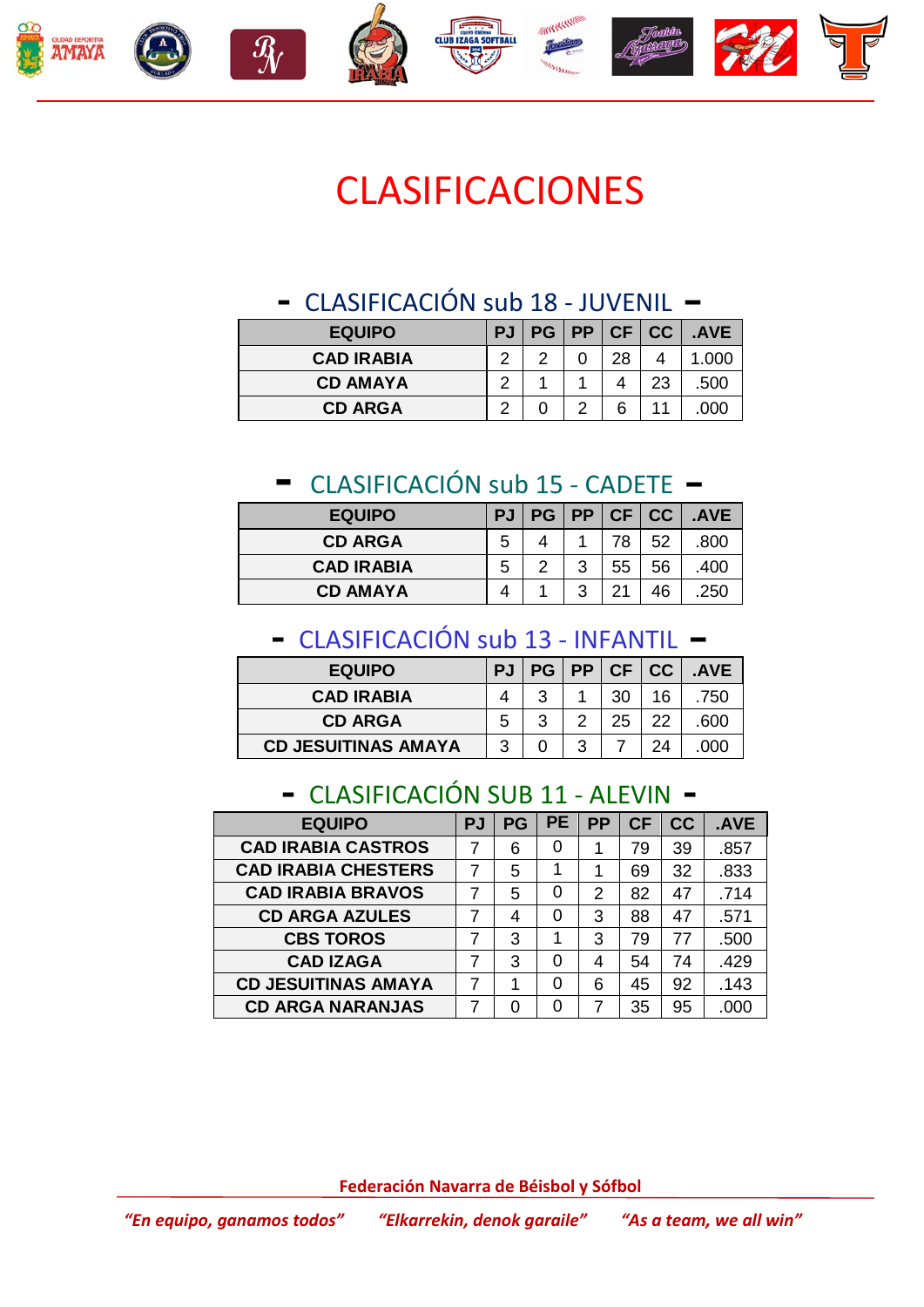

## RESULTADOS 5ª JORNADA

#### - Categoría sub 18 - JUVENIL –

| <b>N°</b> | <b>FECHA</b> | <b>LOCAL</b> | <b>VISITANTE</b> | <b>HORA</b> | <b>RESULTADO</b> |
|-----------|--------------|--------------|------------------|-------------|------------------|
| $\sim$    | 08/04        | CAD IZAGA    | CD ARGA          | 19:00       | $14 - 5$         |
|           |              |              |                  |             |                  |

#### - Categoría sub 13 – Infantil –

| $\mathsf{N}^\mathsf{o}$ | <b>FECHA</b> | <b>LOCAL</b> | <b>VISITANTE</b>        | <b>HORA</b> | <b>RESULTADO</b> |
|-------------------------|--------------|--------------|-------------------------|-------------|------------------|
| 6                       | 10/04        | CD ARGA      | <b>CAD IZAGA GIANTS</b> | 12:30       | $10 - 9$         |
|                         |              |              |                         |             |                  |

#### - Categoría sub 18 - JUVENIL –

| <b>EQUIPO</b>    | PJ PG PP CF CC |    |   | <b>AVE</b> |
|------------------|----------------|----|---|------------|
| <b>CAD IZAGA</b> |                | 28 | 6 | 1.000      |
| <b>CD ARGA</b>   |                |    |   |            |

#### - Clasificación sub 15 - CADETE –

| <b>EQUIPO</b>    | <b>PJ</b> |  | PG   PP   CF   CC |    | .AVE |
|------------------|-----------|--|-------------------|----|------|
| <b>CD ARGA</b>   |           |  | 16                |    | .500 |
| <b>CAD IZAGA</b> |           |  |                   | 16 |      |

#### - Clasificación sub 13 – Infantil –

| <b>EQUIPO</b>                   | <b>PJ</b> | PG I |    | PP CF CC | .AVE |
|---------------------------------|-----------|------|----|----------|------|
| <b>CAD IZAGA GIANTS</b>         |           | າ    | 29 | 16       | 750  |
| <b>CAD IZAGA ROOKIE-IMPACTS</b> | 3         |      | 14 |          | .333 |
| <b>CD ARGA</b>                  |           |      | 16 |          | 333  |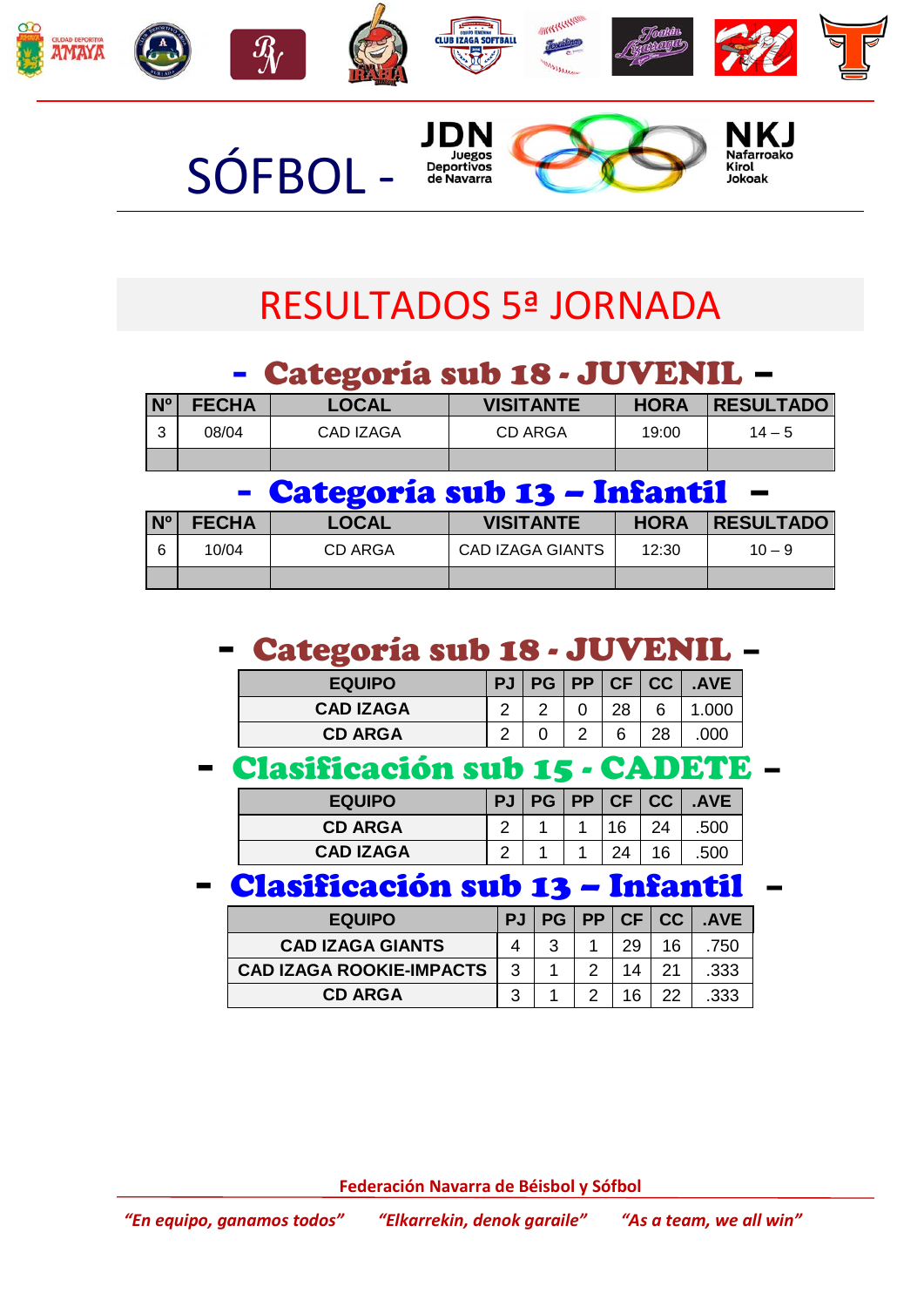



## LIGA NACIONAL 1**ª** DIVISIÓN 2022 BÉISBOL *GRUPO NORTE*

#### RESULTADOS

| N <sup>2</sup> | <b>JOR</b> | <b>FECHA</b> | <b>HORA</b> | <b>CAMPO</b>    | <b>PARTIDO</b>        | <b>RESULTADO</b> |
|----------------|------------|--------------|-------------|-----------------|-----------------------|------------------|
|                |            | 10/04        | 1:00        | EL FANGO        | SAN INAZIO - CD ARGA  | $8 - 1$          |
| 16             |            | 10/04        |             | <b>EL FANGO</b> | CD ARGA – SAN INAZIO  | $13 - 3$         |
|                |            |              | <b>CONT</b> |                 |                       |                  |
|                |            | 10/04        | 10:00       | <b>IRABIA</b>   | CAD IRABIA – CD AMAYA | $7 - 1$          |

## SEÑALAMIENTOS

| Nº | JOR | <b>FECHA</b> | <b>HORA</b> | <b>CAMPO</b>  | <b>PARTIDO</b>              |
|----|-----|--------------|-------------|---------------|-----------------------------|
|    |     | 24/04        | 10.00       | <b>IRABIA</b> | CD AMAYA – CAD IRABIA       |
|    |     | 24/04        | 1.00        | EL FANGO      | SAN INAZIO – CBS MIRALBUENO |

#### CLASIFICACIÓN

|                       | <b>PJ</b> |   |   |    |    | PG PP CF CC AVE |
|-----------------------|-----------|---|---|----|----|-----------------|
| <b>CD ARGA</b>        | 4         | 3 | 1 | 35 | 24 | .750            |
| <b>CAD IRABIA</b>     | 4         | 3 | 1 | 33 | 14 | .750            |
| <b>CD AMAYA</b>       | 4         | 2 | 2 | 34 | 28 | .500            |
| <b>CBS MIRALBUENO</b> | 3         | 1 | 2 | 15 | 31 | .333            |
| <b>SAN INAZIO</b>     | 5         | 1 | 4 | 23 | 46 | .200            |